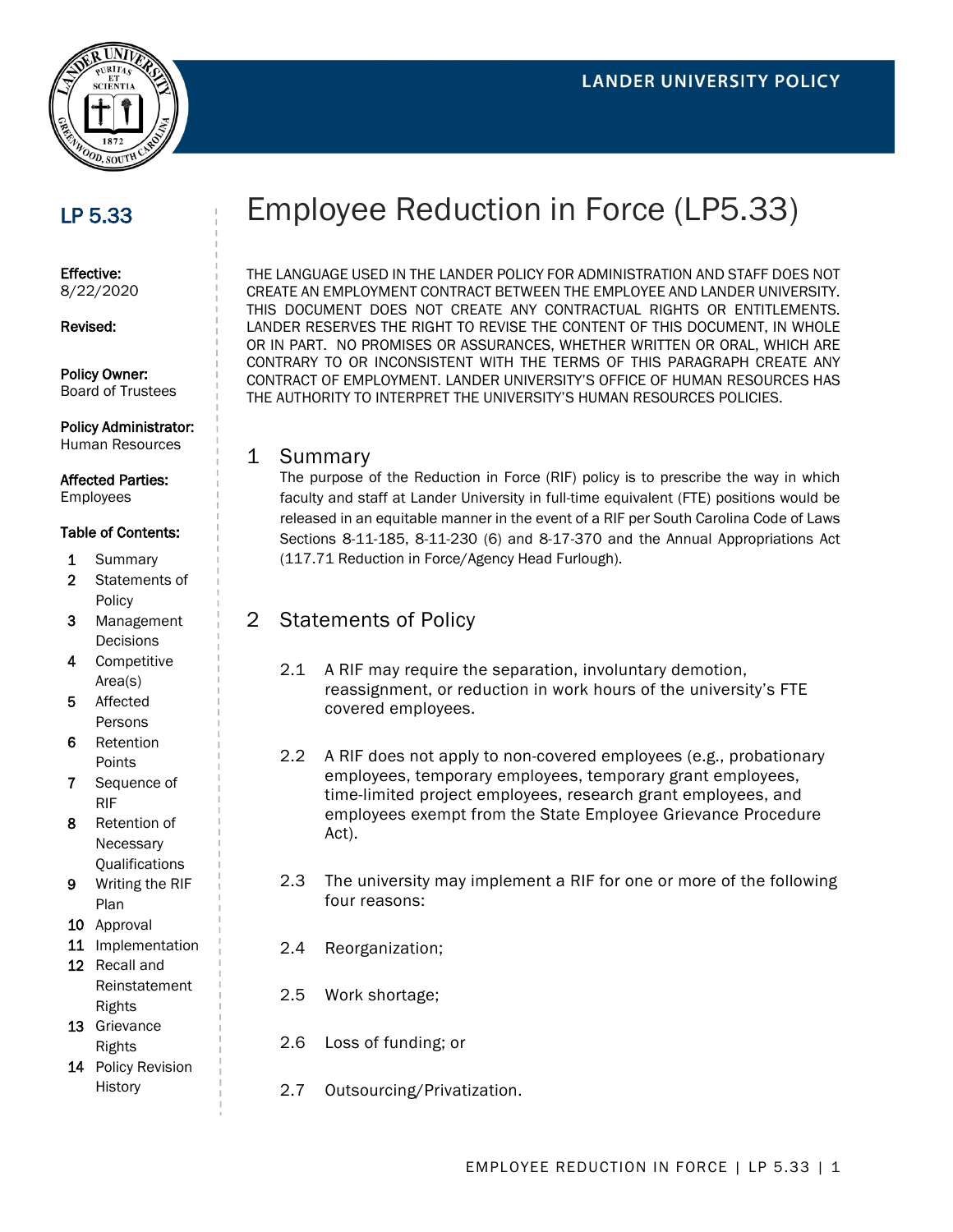### 3 Management Decisions

- 3.1 The university shall determine the following items prior to developing its RIF plan:
	- 3.1.1 What is the reason(s) for the RIF;
	- 3.1.2 What area(s) of the university are to be impacted by the RIF [competitive area(s)];
	- 3.1.3 What state class title(s) within the competitive area(s) are to be affected [competitive group(s)]; and
	- 3.1.4 How many positions in each state class title(s) are to be eliminated.

#### 4 Competitive Area(s)

4.1 The university shall determine the competitive group(s) based on the state class title(s) within the competitive area(s) that the RIF will affect. If the RIF is to apply to more than one state class title, each state class title will be treated separately, except where the reductions are to be made in a state class title series (e.g., Auditor I, Auditor II, Auditor III, Auditor IV, Audits Manager I, Audits Manager II ) or in state class titles that are part of the agency's customary career path (e.g., Administrative Assistant, Communications Coordinator, Program Coordinator II, Program Manager I).

#### 5 Affected Persons

- 5.1 The university shall identify the position(s) within the competitive area(s) and competitive group(s) by identifying the following information:
	- 5.1.1 State class title;
	- 5.1.2 State class code;
	- 5.1.3 Pay band, if applicable;
	- 5.1.4 Total number of positions in the state class title within the competitive area; and
	- 5.1.5 Total number of positions in the state class title within the competitive area to be eliminated.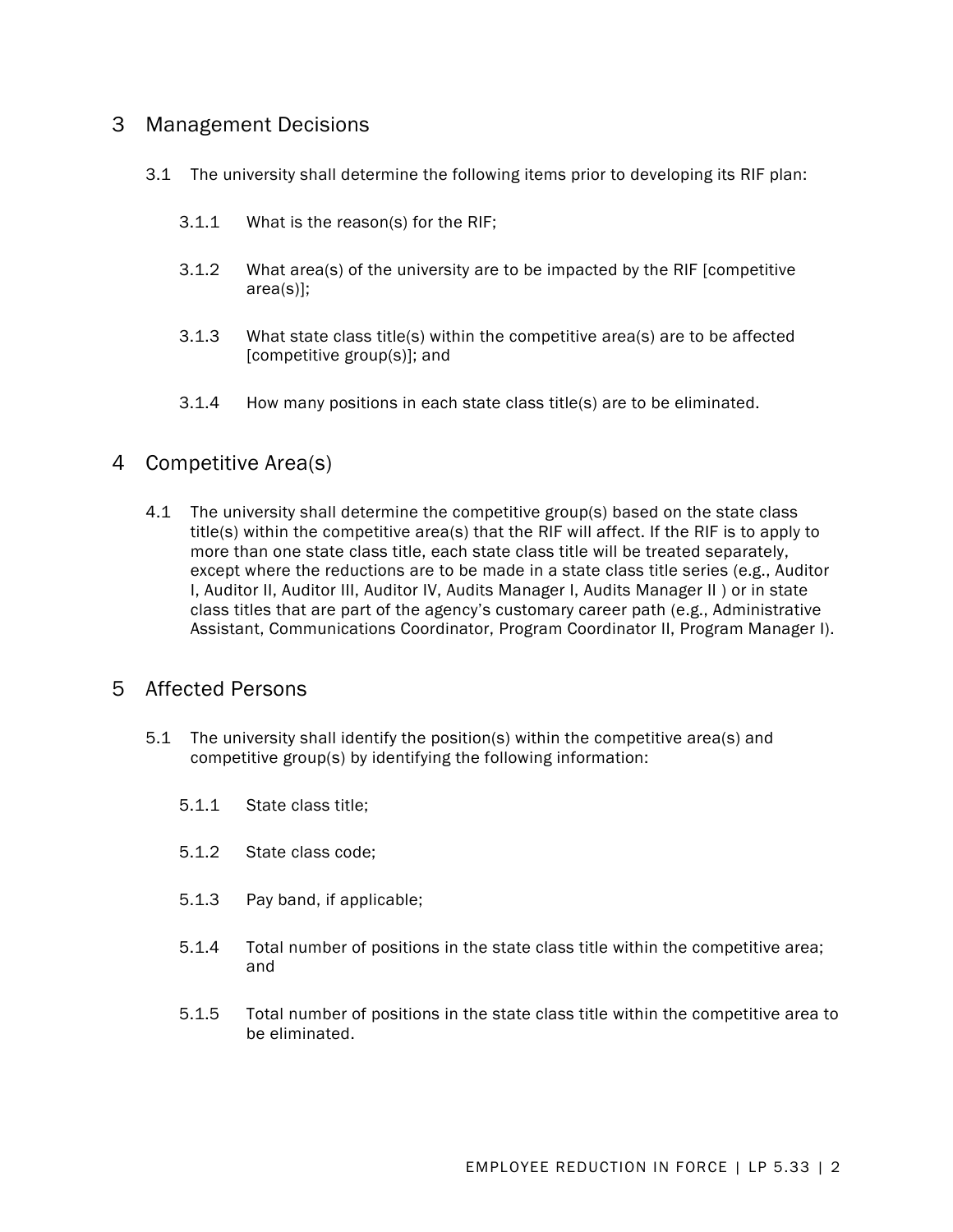### 6 Retention Points

- 6.1 The university shall calculate retention points for covered employees in the competitive area(s) and competitive group(s) to be used in determining which covered employees are to be involuntarily demoted, be reassigned, have reduced work hours, or be separated. Retention points shall be based on the total scores of the two most recent annual performance appraisals and length of continuous state service. The sum of the retention points for performance and length of continuous state service are the total retention points that an employee uses in the competition.
- 6.2 Performance Appraisal Points
	- 6.2.1 The university will determine the total score for an annual performance rating by using the following numerical values assigned to the Employee Performance Management System (EPMS) performance ratings:
		- 6.2.1.1 Exceptional Performance Requirements 2
		- 6.2.1.2 Successful Performance Requirements 1
		- 6.2.1.3 Unsuccessful Performance Requirements 0
	- 6.2.2 For any year that a supervisor did not complete an EPMS evaluation for an employee, the university will assign one point for Successful Performance Requirements. However, for a covered employee who has been in a position in the same state class title for two or more continuous years, and if the covered employee received a higher than Successful Performance Requirement in the preceding year, the university will assign the points corresponding to the higher performance rating. If the covered employee's most recent performance is an Unsuccessful Performance Requirement rating (0) that is more than two years old, the university will assign the points equivalent to Successful Performance Requirements rating.
	- 6.2.3 For employees who have transferred to the university whose previous state entity utilized more or fewer levels of performance, the university will recognize the performance ratings based on the previous state entity's conversion to the three standard levels of performance in the State Employee Performance Management System.
- 6.3 Continuous State Service Points
	- 6.3.1 Covered employees will receive one retention point for each year of continuous service after completion of a 12-month probationary period. Six months or more of continuous state service will be considered as one year of service and less than six months of service will receive no retention points.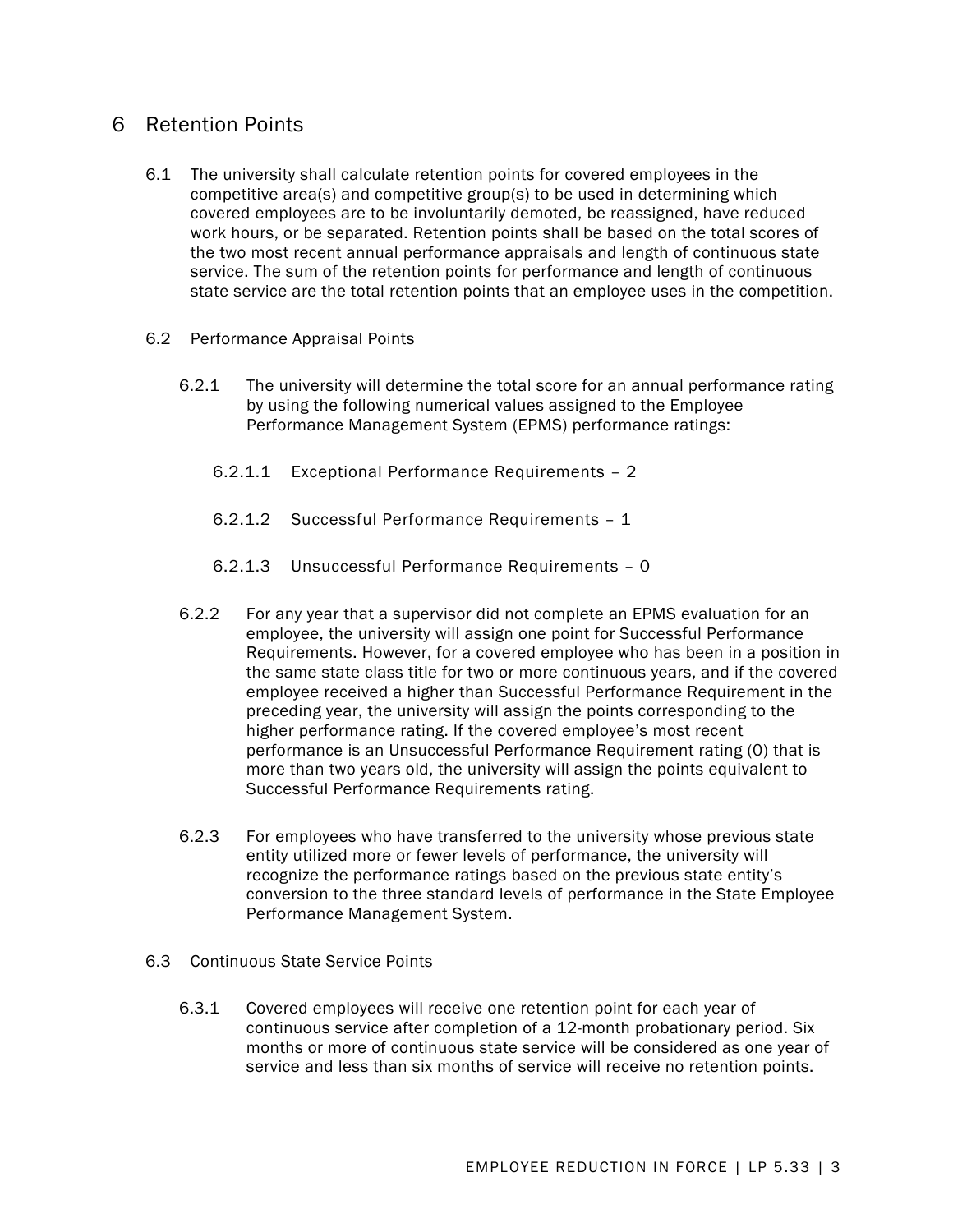- 6.4 Additional Retention Points
	- 6.4.1 When a covered employee is bumped from a position with a higher pay band in a state class title series to compete with others for a position in a lower pay band, covered employees will receive an additional two retention points.
- 6.5 Exception to Procedure for Retention Point Calculation
	- 6.5.1 If every position in the competitive area is being eliminated, the university is not required to calculate retention points. For positions reestablished within one year of the RIF in the same competitive area and in the same state class title, the university must calculate retention points at the time of recall. The university must calculate retention points using continuous state service and performance appraisal points based on the effective date of the RIF.

# 7 Sequence of Reduction in Force

- 7.1 The order of the RIF of covered employees in each state class title(s) shall be determined by the total number of retention points for each employee. If two or more employees affected by a RIF have the same number of retention points and not all are to be affected by the RIF, the university hire date will determine the order of the employees affected. If after using the university hire date to determine the order of affected employees a tie still exists, the university will use the last four digits of the employees' social security number; the employee with lowest number will be retained.
- 7.2 Bumping rights are provided for covered employees who have accumulated more retention points than those with whom they are competing. Under no circumstances can an employee gain from a RIF. Bumping rights are provided only downward.

# 8 Retention of Necessary Qualifications

- 8.1 No employee with a lower number of retention points shall be retained in preference to another employee in a competitive area(s) and group(s) with a higher number of retention points except when the university determines that a Retention of Necessary Qualifications applies.
- 8.2 If an employee is competing for a position that is not being eliminated and the university asserts that an employee with higher retention points who has rights to be placed in that position cannot satisfactorily perform the duties of the position within a reasonable training period, the employee with lower retention points may be retained in preference to the employee with higher retention points. The university may determine that the employee with higher retention points will not be able within a reasonable training period to satisfactorily perform the duties of the job based on the lack of knowledge, abilities, skills, supervisory responsibilities, or necessary experience.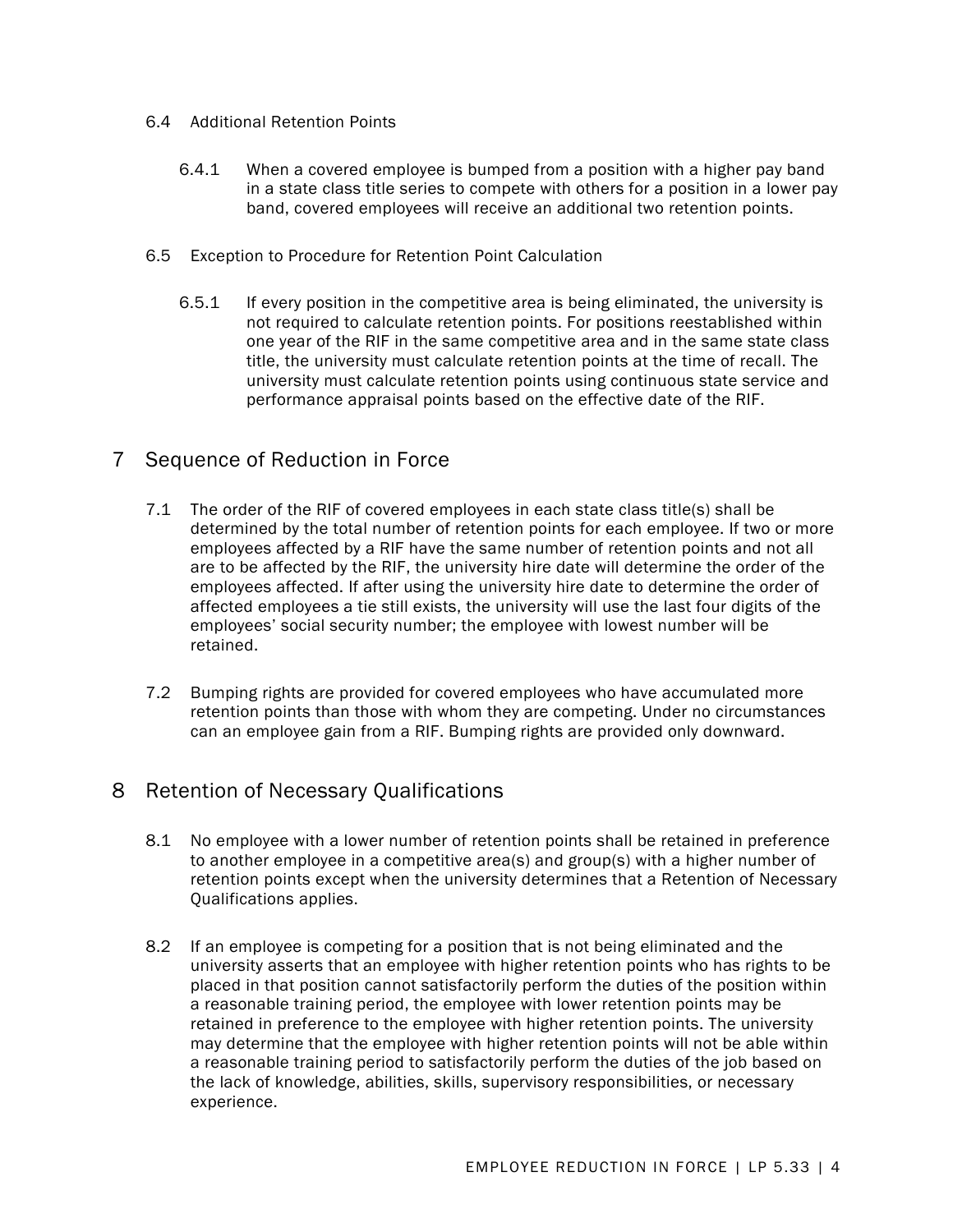8.3 When a Retention of Necessary Qualifications is used in a RIF plan, justification for this retention must be documented and approved by the university prior to submitting the RIF plan to the Division of State Human Resources (DSHR) for review and approval for procedural correctness. The university should retain documentation to support any retentions made on this basis.

### 9 Writing the Reduction in Force Plan

- 9.1 Once the university has made the decisions outlined above and prior to the implementation of a RIF, the university president (or designee) shall develop the RIF plan. This plan must include the following:
	- 9.1.1 The reason(s) for the RIF;
	- 9.1.2 The identification of the competitive area(s);
	- 9.1.3 The identification of the competitive group(s) [state class title(s)];
	- 9.1.4 The number of position(s) to be eliminated in each state class title;
	- 9.1.5 A list of the covered employees, in order of retention points, in the competitive area(s) and competitive group(s) to include the following:
		- 9.1.5.1 Name;
		- 9.1.5.2 Age, race, and gender; and
		- 9.1.5.3 Retention points;
	- 9.1.6 Justification of any Retention of Necessary Qualifications used in the RIF plan; and
	- 9.1.7 The university's efforts to assist employees affected by the RIF.

#### 10 Approval Process

- 10.1 Once the RIF plan has been completed, the university shall submit the following information to DSHR for review and approval for procedural correctness:
	- 10.1.1 The RIF plan as outlined in Section 9: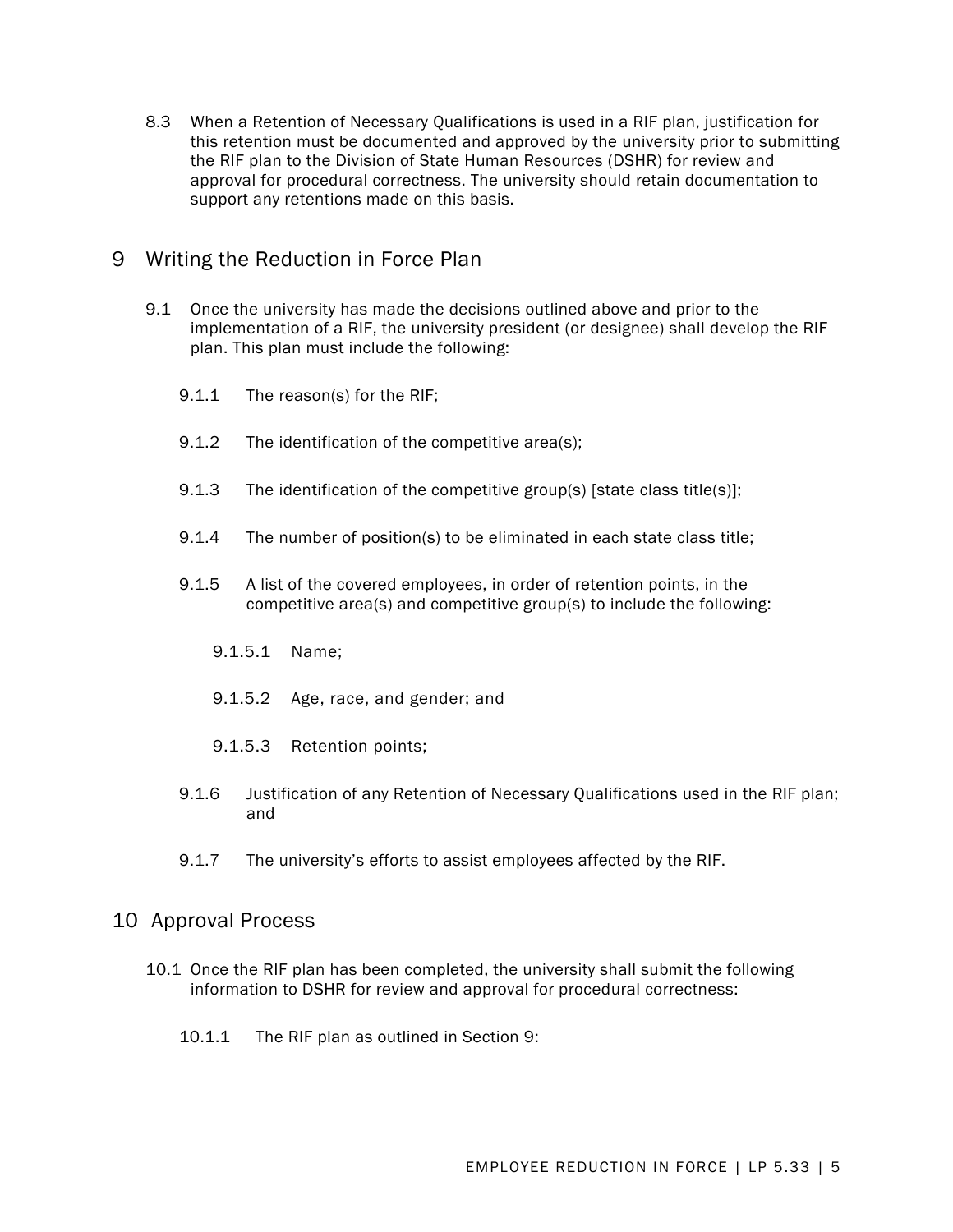- 10.1.1.1 An organizational chart including each position (designated with the state class title and incumbent's name) within the competitive area(s);
- 10.1.1.2 A copy of the university's RIF policy; and
- 10.1.1.3 A sample letter to employees affected by the RIF, including information as outlined in Section XII, along with:
	- 10.1.1.3.1 A list of the employee's recall and reinstatement rights;
	- 10.1.1.3.2 The university's procedure for the recall of an employee; and
	- 10.1.1.3.3 The employee's grievance rights.

#### 11 Implementation of the Reduction in Force

- 11.1 The university shall communicate the following information to each affected employee after DSHR approves the RIF plan for procedural correctness and before the RIF becomes effective:
	- 11.1.1 The reason(s) for the RIF;
	- 11.1.2 The competitive area(s) and competitive group(s) in which the employee competed;
	- 11.1.3 The benefits to which the employee is entitled and the way in which the RIF will affect the employee's benefits (e.g., health insurance, optional life insurance, retirement);
	- 11.1.4 The employee's reinstatement rights (e.g., reinstatement of all sick leave; option of buying back all, some, or none of the employee's annual leave at the rate at which it was paid out);
	- 11.1.5 The employee's recall rights to any position, within the competitive area, that becomes available in the same state class title as the position the employee held prior to the RIF;
	- 11.1.6 The way the university will notify the employee of any such vacancies;
	- 11.1.7 The requirements of South Carolina Code of Laws Section 8-11-185, which requires the university to report information about the employees affected in a RIF to DSHR.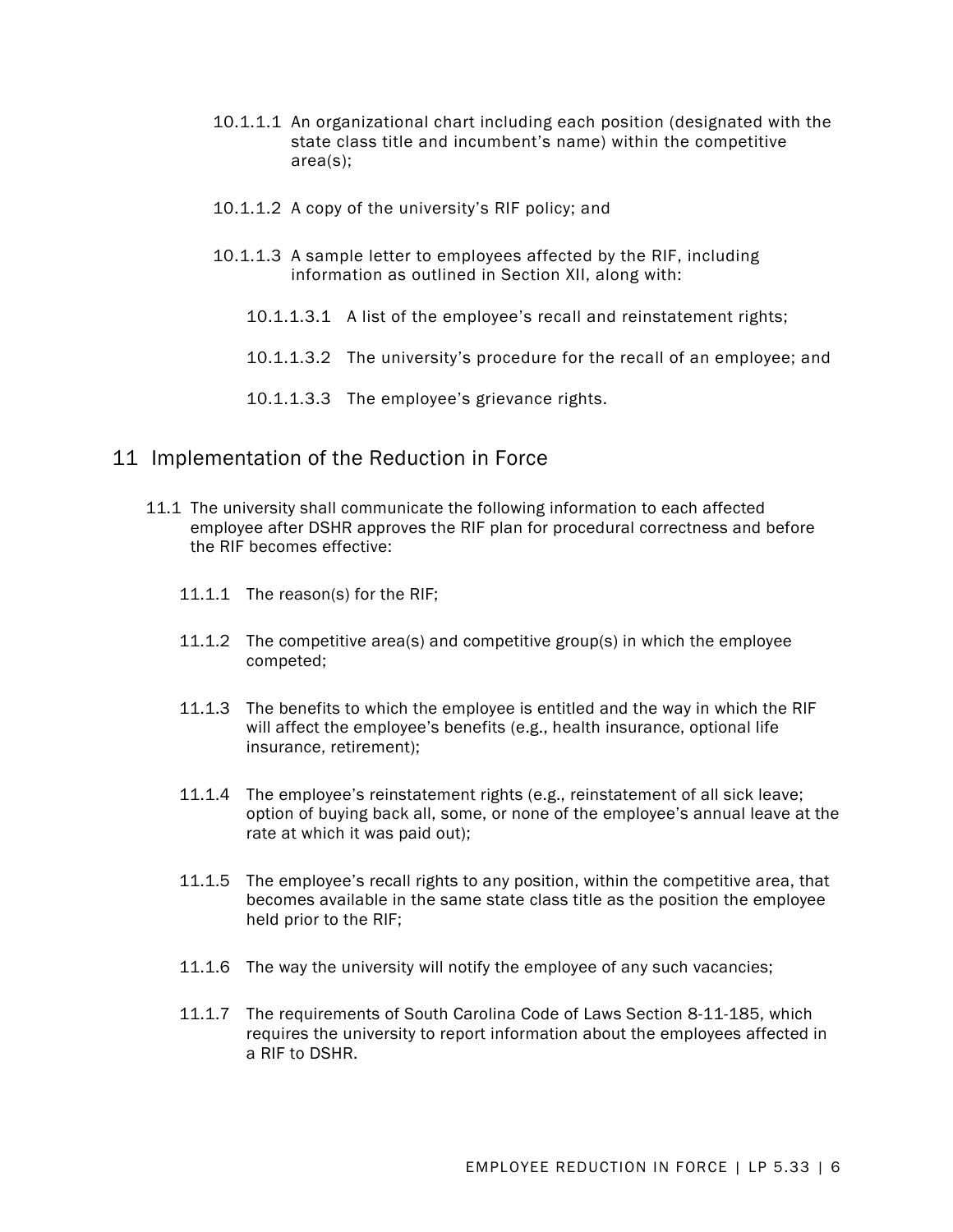# 12 Recall and Reinstatement Rights

An employee affected by a RIF has recall and reinstatement rights to a position in state government for one year after the effective date of the RIF.

#### 12.1 Recall Rights

12.1.1 If a vacancy occurs within the competitive area which is in the same state class title as the position the employee held prior to the RIF, the university will recall employees in the inverse order of the RIF. The university will notify the employee, in writing, of the job offer and recall rights. If the employee does not accept the job offer within ten (10) days, the employee's recall rights are waived. Should the employee accept the job offer, the university will reinstate the employee's accumulated sick leave, and will provide the employee the option of buying back all, some, or none of the employee's annual leave at the rate that it was paid out at the time of the separation. Upon returning to employment in an insurance-eligible FTE position, the employee will also be offered insurance benefits as a new hire. The recalled employee may purchase retirement service credit under the leave of absence provision in South Carolina Code of Laws Section 9-1-1140(D) for the period that the employee was not employed by state government, at the cost specified in South Carolina Code of Laws Section 9-1-1140(D). When an employee is recalled, this time will not be considered punitive in the determination of retiree insurance eligibility.

#### 12.2 Reinstatement Rights

12.2.1 An employee separated by a RIF may apply for any state job for which the employee meets the minimum training and experience requirements. Should the separated employee accept a job offer to an FTE position, the university will reinstate the employee's accumulated sick leave, and will provide the employee the option of buying back all, some, or none of the employee's annual leave at the rate it was paid out at the time of the separation. Upon returning to employment in an insurance-eligible FTE position, the employee will also be offered insurance benefits as a new hire. The reinstated employee may purchase retirement service credit under the leave of absence provision in South Carolina Code of Laws Section 9-1-1140(D) for the period that the employee was not employed by state government, at the cost specified in South Carolina Code of Laws Section 9-1-1140(D). When an employee is reinstated, this time will not be considered punitive in the determination of retiree insurance eligibility. If the employee is reinstated to another position, the employee still retains his or her recall rights to a position in the same state class in the competitive area.